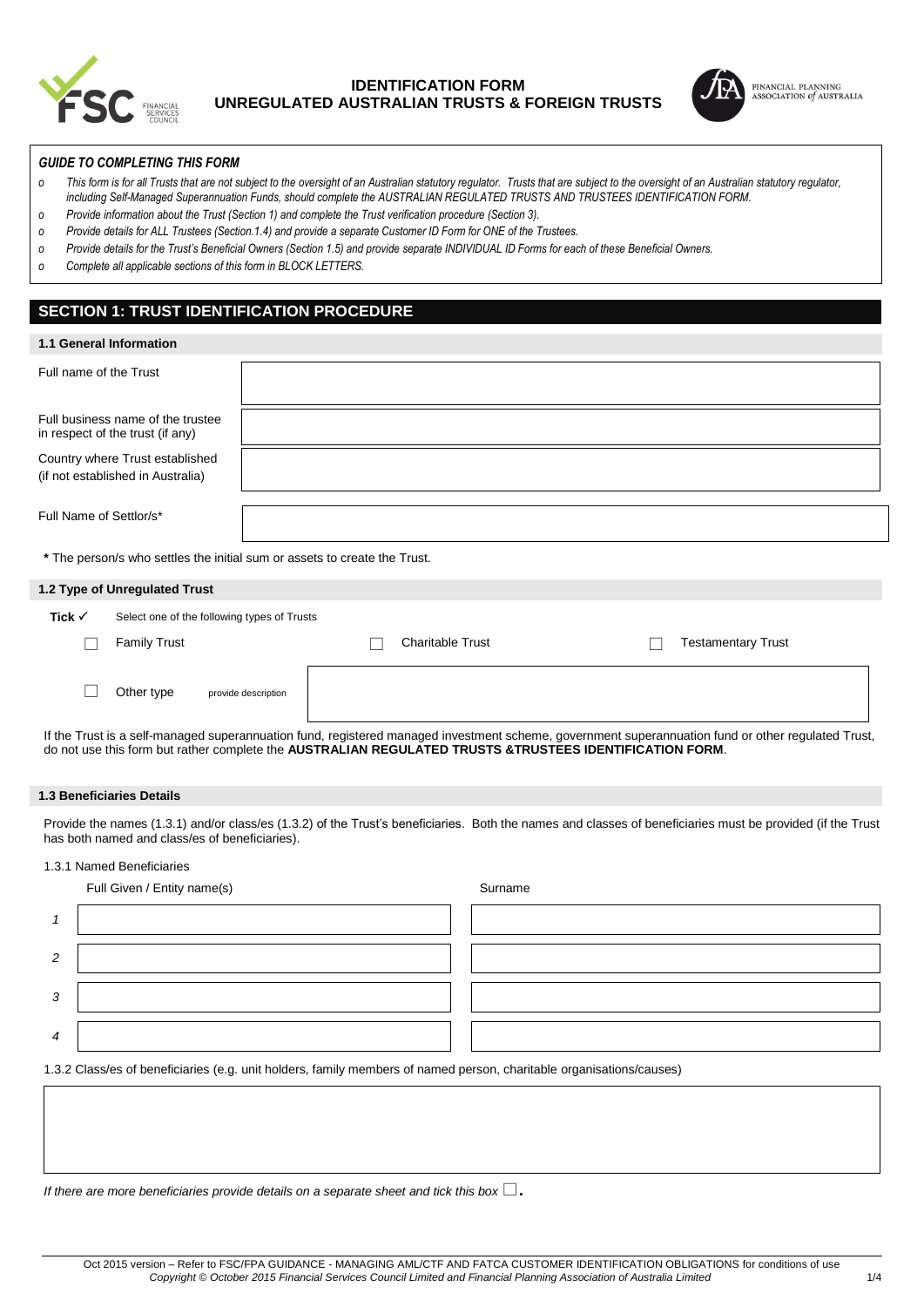#### **1.4 Trustee Details**

Provide the name & residential/business addresses of **ALL** of the Trustees below.

#### **Complete a separate Customer ID Form for ONE of these Trustees\***.

| <b>Trustee 1</b>                                                   | <b>Trustee 2</b>                                                   | <b>Trustee 3</b>                                                   |  |  |
|--------------------------------------------------------------------|--------------------------------------------------------------------|--------------------------------------------------------------------|--|--|
| Full given name(s)/ Company name                                   | Full given name(s)/ Company name                                   | Full given name(s)/ Company name                                   |  |  |
| Surname                                                            | Surname                                                            | Surname                                                            |  |  |
| <b>Residential/ Business Address</b><br>(PO Box is NOT acceptable) | <b>Residential/ Business Address</b><br>(PO Box is NOT acceptable) | <b>Residential/ Business Address</b><br>(PO Box is NOT acceptable) |  |  |
| <b>State</b><br>Suburb<br>Postcode<br>Country                      | Suburb<br><b>State</b><br>Postcode<br>Country                      | Suburb<br><b>State</b><br>Country<br>Postcode                      |  |  |

*If there are more Trustees, provide their details on a separate sheet and tick this box*  $\square$ .

\*A Customer ID form should be completed for ONE of the Trustees based on the nature of this Trustee. For example, an INDIVIDUAL ID FORM should be completed for a Trustee who is an individual or an AUSTRALIAN COMPANY ID FORM for a Trustee that is an Australian Company**.** 

#### **1.5 Beneficial Ownership**

Provide the names of the individuals that directly or indirectly control\* the Trust. If this is confirmed to be the individual identified as the Trustee above, they must be listed again below to confirm that they are the Trust's Beneficial Owners.

\* includes control by acting as Trustee; or by means of trusts, agreements, arrangements, understandings and practices; or exercising control through the capacity to direct the Trustees; or the ability to appoint or remove the Trustees.

#### **Complete separate individual customer ID Forms for each of these individuals (unless an individual Customer ID Form has already been provided for this individual as a Trustee or the Beneficial Owner of a Trustee that is an entity).**

| Full given name(s) | Surname | Role (such as Trustee or Appointer) |
|--------------------|---------|-------------------------------------|
|                    |         |                                     |
|                    |         |                                     |
|                    |         |                                     |
|                    |         |                                     |

*Please Note: Beneficial Owner/s must be listed above and individual ID Forms completed for all Beneficial Owners.*

*If there are more Beneficial Owners, provide details on a separate sheet and tick this box*  $\Box$ .





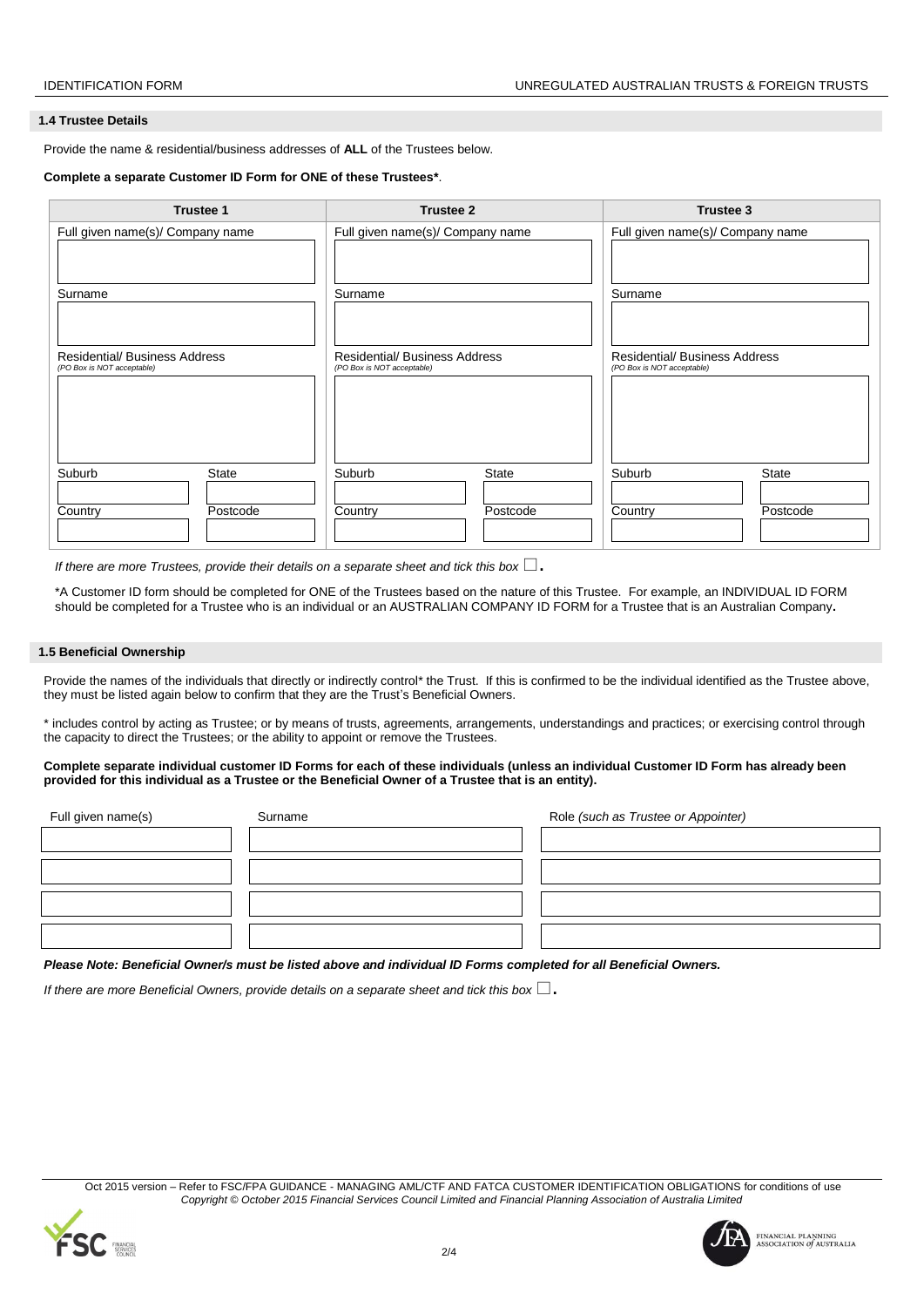|        | SECTION 2: FATCA INFORMATION (US FOREIGN ACCOUNT TAX COMPLIANCE ACT)                                                                                                                                                                         |               |                 |             |  |
|--------|----------------------------------------------------------------------------------------------------------------------------------------------------------------------------------------------------------------------------------------------|---------------|-----------------|-------------|--|
|        | 2.1 FATCA Status (select √ only ONE of the following categories and provide the information requested)                                                                                                                                       |               |                 |             |  |
| $\Box$ | United States Trust (A trust created in the US, established under the laws of the US or a US taxpayer)                                                                                                                                       |               |                 |             |  |
|        | Provide the Trust's US Taxpayer Identification Number (TIN)                                                                                                                                                                                  |               |                 |             |  |
|        | Is the Trust an exempt payee for US tax purposes?                                                                                                                                                                                            | Yes $\square$ | No <sub>1</sub> |             |  |
|        | If the Trust is an exempt payee, provide its exemption code                                                                                                                                                                                  |               |                 |             |  |
|        | If the Trust is a US Trust section 2 is complete, proceed to section 3.                                                                                                                                                                      |               |                 |             |  |
| $\Box$ | Financial Institution or Trust with a Trustee that is a Financial Institution (A trust that is primarily established for custodial or investment<br>purposes or a Trust that has a Trustee that is a Financial Institution in its own right) |               |                 |             |  |
|        | Provide the Trust or Trustee 's Global Intermediary Identification Number (GIIN), if applicable                                                                                                                                              |               |                 |             |  |
|        | If the Trust or the Trustee is a Financial Institution but does not have a GIIN, provide its FATCA status (select $\checkmark$ ONE of the following statuses)                                                                                |               |                 |             |  |
|        | Deemed Compliant Financial Institution                                                                                                                                                                                                       |               |                 |             |  |
|        | <b>Excepted Financial Institution</b>                                                                                                                                                                                                        |               |                 |             |  |
|        | <b>Exempt Beneficial Owner</b>                                                                                                                                                                                                               |               |                 |             |  |
|        | Non Reporting IGA Financial Institution                                                                                                                                                                                                      |               |                 |             |  |
|        | Nonparticipating Financial Institution                                                                                                                                                                                                       |               |                 |             |  |
|        | Other (describe the FATCA status in the box provided)                                                                                                                                                                                        |               |                 |             |  |
|        | If the Trust is a Financial Institution or has a Trustee that is a Financial Institution section 2 is complete, proceed to section 3.                                                                                                        |               |                 |             |  |
| ⊔      | <b>Australian Registered Charity or Deceased Estate</b>                                                                                                                                                                                      |               |                 |             |  |
|        | If the Trust is an Australian Registered Charity or Deceased Estate section 2 is complete, proceed to section 3.                                                                                                                             |               |                 |             |  |
| ⊔      | Other (Trusts that are not US Trusts, Financial Institutions or do not have Financial Institution Trustees)                                                                                                                                  |               |                 |             |  |
|        | Are any of the Trust beneficiaries, trustees, settlors or beneficial owners US citizens or residents of the US for<br>tax purposes                                                                                                           |               | Yes $\Box$      | $No$ $\Box$ |  |
|        | If the Trustee is a company, are any of this company's beneficial owners US citizens or residents of the US for<br>tax purposes                                                                                                              |               | Yes $\square$   | No          |  |

*Provide the name, address and US Taxpayer Identification Number (TIN) of each beneficiary, trustee, settlor or beneficial owner who is a US citizen or resident of the US for tax purposes. Addresses are only required if they have not already been provided in this form. If there are more the 3 US persons, provide the details of the additional US persons on a separate sheet.*

| <b>US Person 1</b>                             | <b>US Person 2</b>                             | <b>US Person 3</b>                             |  |  |
|------------------------------------------------|------------------------------------------------|------------------------------------------------|--|--|
| Full given name(s)                             | Full given name(s)                             | Full given name(s)                             |  |  |
| Surname                                        | Surname                                        | Surname                                        |  |  |
|                                                |                                                |                                                |  |  |
| US TIN                                         | <b>US TIN</b>                                  | <b>US TIN</b>                                  |  |  |
| Residential Address (PO Box is NOT acceptable) | Residential Address (PO Box is NOT acceptable) | Residential Address (PO Box is NOT acceptable) |  |  |
| Suburb<br><b>State</b>                         | Suburb<br><b>State</b>                         | Suburb<br><b>State</b>                         |  |  |
| Country<br>Postcode                            | Country<br>Postcode                            | Postcode<br>Country                            |  |  |

*If there are more US Persons, provide details on a separate sheet and tick this box* .

Oct 2015 version – Refer to FSC/FPA GUIDANCE - MANAGING AML/CTF AND FATCA CUSTOMER IDENTIFICATION OBLIGATIONS for conditions of use *Copyright © October 2015 Financial Services Council Limited and Financial Planning Association of Australia Limited*